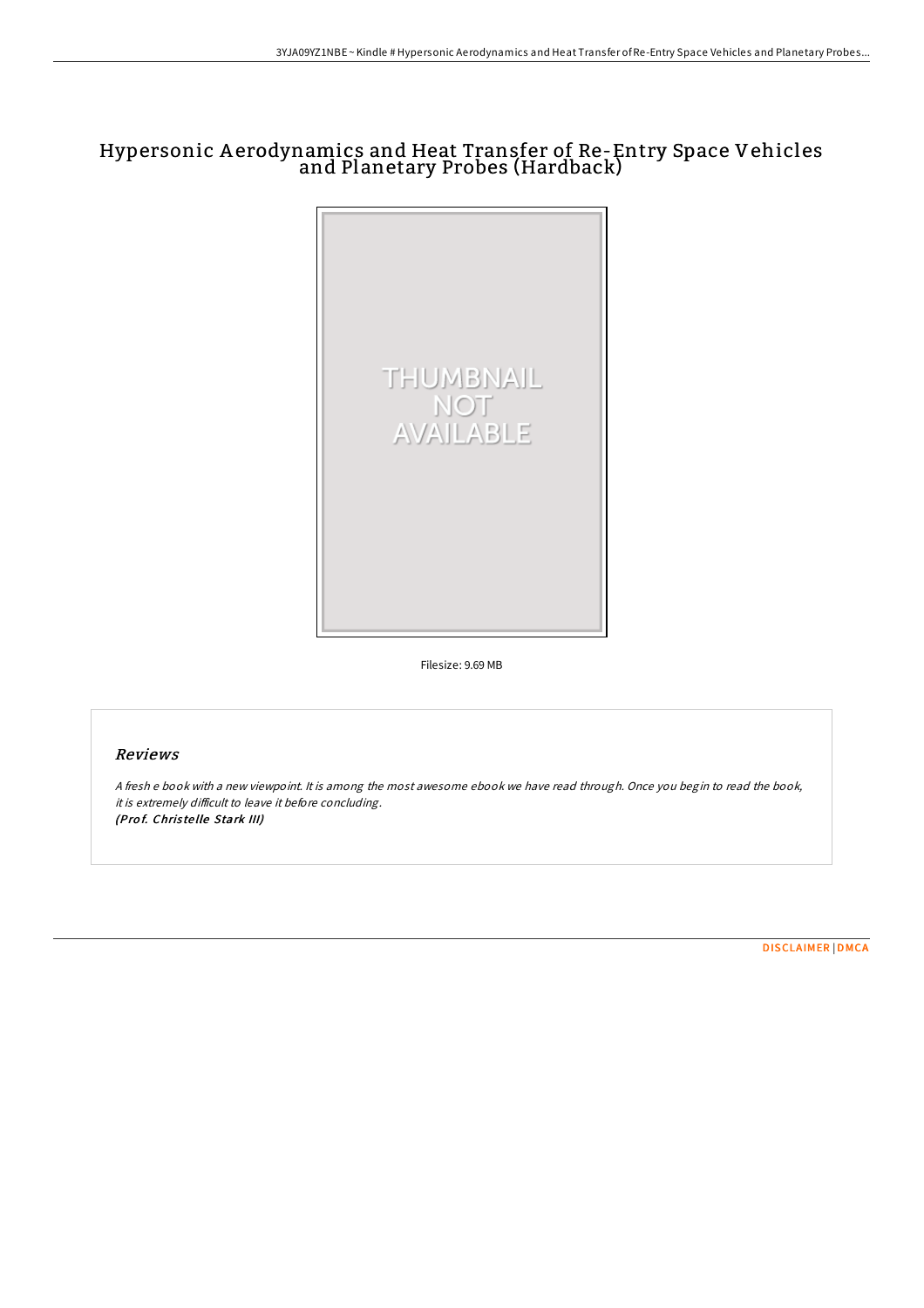### HYPERSONIC AERODYNAMICS AND HEAT TRANSFER OF RE-ENTRY SPACE VEHICLES AND PLANETARY PROBES (HARDBACK)



Begell House Publishers Inc.,U.S., United States, 2013. Hardback. Condition: New. Language: N/A. Brand New Book. Presents the results of theoretical and experimental studies of the problems of super/hypersonic flows around the models of real space vehicle configurations such as Buran -orbiter, winged cone (airplane-like body), Clipper space vehicle, and the Martian planetary probe. Theoretical analysis is based on solution 2/3D Navier- Stokes equations and their simplified asymptotic models with account for equilibrium and nonequilibrium chemical reactions taking place at the background of relaxation of excited internal energy modes of the particles in the shock layer and on the vehicle surface.Exact and simple relationships for the transport of species mass and heat are derived from rigorous kinetic theory for multicomponent mixtures of gases and plasma with different diffusion characteristics of the species (governing relations - thermodynamic parameter gradients expressed through the fluxes) as well as velocity slip, temperature and species concentration jumps boundary conditions for the surfaces of finite catalycity in multicomponent chemically and thermally nonequilibrium gas flow.Phenomenological and kinetic models are developed for heterogeneous catalytic reactions on the thermal protection materials of the space vehicles entering Earth and Mars atmospheres along gliding trajectories. The problem of multicomponent thermally and chemically nonequilibrium air flow in inductively coupled plasma torch and jet flow around the models installed in the facility work section in considered. The possibility to specify catalytic properties of real heat shield coatings are demonstrated using numerical and test values of heat fluxes or surface equilibrium radiation temperatures.The original iterative/marching method to solve viscous shock layer equations is presented. The method is based on the splitting of the marching component of the pressure gradient onto hyperbolic part and a part that minimizes the elliptic part to a maximum degree that are then subjected to the global iterations procedure. Using splitting...

<sup>回</sup> Read Hypersonic Aerod[ynamics](http://almighty24.tech/hypersonic-aerodynamics-and-heat-transfer-of-re-.html) and Heat Transfer of Re-Entry Space Vehicles and Planetary Probes (Hardback) **Online** 

 $\mathbb E$  Download PDF Hypersonic Aerod[ynamics](http://almighty24.tech/hypersonic-aerodynamics-and-heat-transfer-of-re-.html) and Heat Transfer of Re-Entry Space Vehicles and Planetary Probes (Hard back)